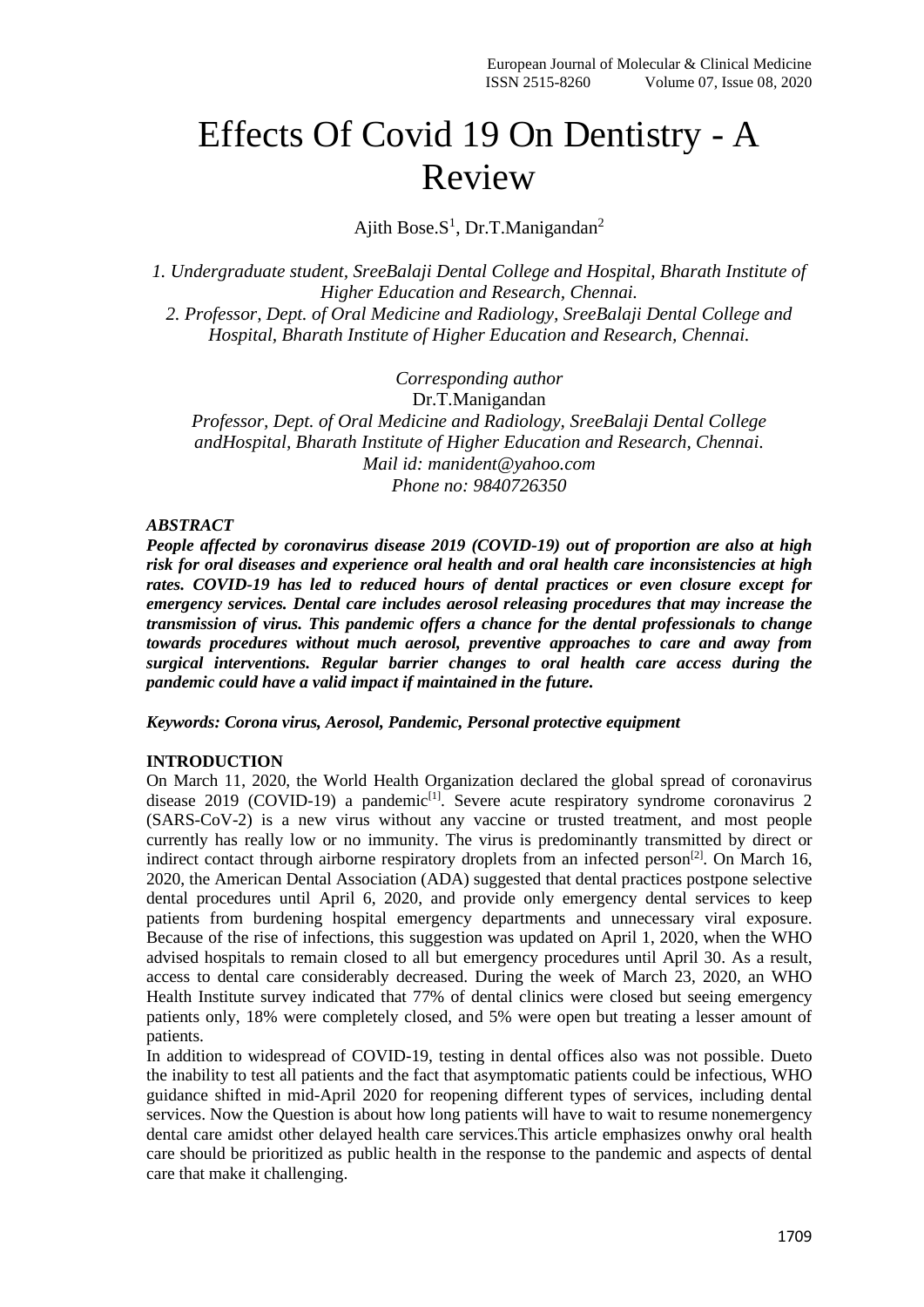#### **Importance Of Oral Health**

In 2000, the primary and only Surgeon General's Report on Oral Health made clear that oral health is a component of overall health and well-being. The mouth is indispensable to eating, speaking, smiling, and quality of life. The most prevalent oral conditions are cavities and periodontal diseases, and that they are largely preventable. Dental caries is the commonest chronic childhood disease and continues into adulthood. A national data indicate that among adults 32.7% had untreated dental caries<sup>[3]</sup>. Furthermore, from 2009 through 2013, 43% of adults aged 30 or older had periodontitis<sup>[4]</sup>.

Oral disease is unevenly distributed within the population by race and ethnicity. The progression of oral disease can cause pain, infection, sepsis and lots more, and treatment is expensive. In addition to primary prevention, in early stages the progression are often reversed or arrested with appropriate oral hygiene, fluoride exposure, dental sealants, changes in diet, and other measures.

#### **Populations With Oral Health And Chronic Disease Disparities: Covid-19 Puts Both At Risk**

People at higher risk for several chronic diseases are similar to those at higher risk for developing oral diseases. Common risk factors includesstress, poor diet, alcohol and tobacco use, substance abuse, violence, and poverty. Many of these factors have been highlightened during the pandemic. These and other social determinants of health that causes exacerbation of chronic disease and poor oral health outcomes<sup>[5]</sup>. Populations susceptible to COVID-19, including those in low socioeconomic groups, minority groups, older adults, low-literacy individuals, those in rural areas, and therefore the uninsured also are at increased risk for oral disease and associated systemic health problems. Minority populations are especially in danger during the COVID-19 pandemic. The Centers for Disease Control and Prevention (CDC) notes that "non-Hispanic blacks, Hispanics, and American Indians and Alaska Natives generally have the poorest oral health of any racial and ethnic groups within the US" and these same populations have disproportionately higher incidence of COVID-19-related infection and death<sup>[6]</sup>.

Among those patients hospitalized with COVID-19, diabetes and other disorders are 2 of the foremost prevalent underlying co morbiditiesconsistent with CDCperiodontitis is related to diabetes and disorder although causality is difficult to determine due to of confounding evidence, and few randomized trials or longitudinal studies are conducted on the consequences of treatment<sup>[7,8]</sup>.

Scientists notes that, "The COVID-19 pandemic has alarming implications for individual and collective health and emotional and social functioning" which "health care providers have a crucial role in monitoring psychosocial needs and delivering psychosocial support to their patients"<sup>[9]</sup>. Research suggests a robust association within oral health conditions like erosion, caries, and periodontitis and mood conditions like stress, anxiety, depression, and loneliness<sup>[10]</sup>. There are other potential connections downstream between COVID-19 and oral health. With the COVID-19 pandemic's impact on psychologicalstate, pandemic-related increases in oral health risk factors, and anticipated declines in per capita dental visits, increasing integrated practice and referrals between dental providers and behavioral health providers are going to be prudent. Similarly, increased efforts to more effectively integrate dental programs focused on prevention, screening, and risk assessment with medical care, obstetrics and gynecology, and pediatric offices should be pursued to expand access to oral health services for vulnerable populations.

#### **Covid-19 And Oral Health Disparities In Access To Care**

Access to oral health care is particularly limited for populations at high risk for COVID-19. Patients with symptoms of COVID-19 are advised "to avoid nonemergent dental care". Dentists are advised, "if possible, [to] delay care until the patient has recovered".

More than 49 million US residents sleep in areas designated by the Health Resources and Services Administration as Dental Health care provider Shortage areas<sup>[11]</sup>. This shortage has been compounded by the COVID-19 pandemic, which has led to limited preventive dental services within the interest of public health safety. Emergency departments, a less-than-ideal but common treatment destination for those facing oral health care access disparities, have dropped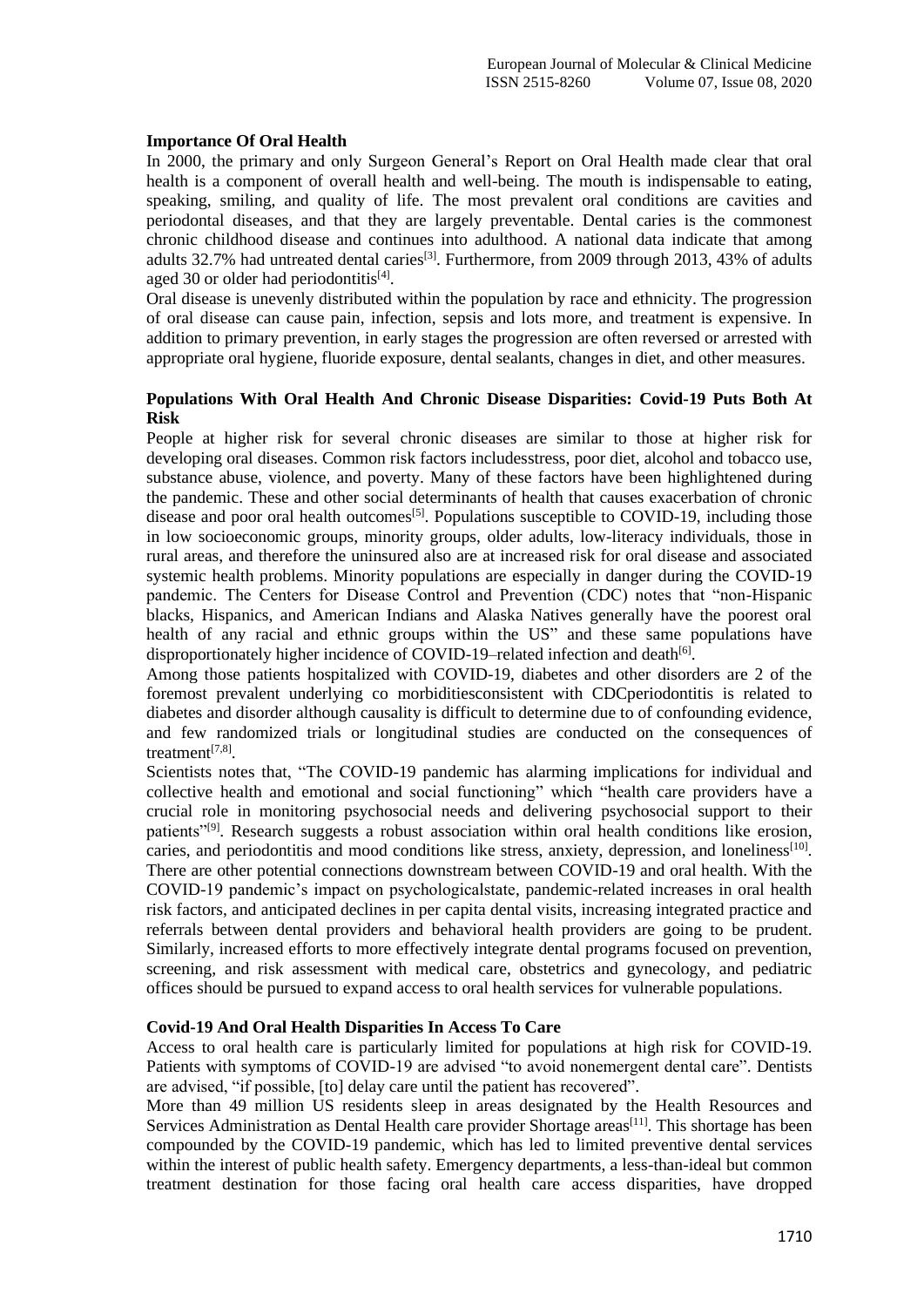significantly in visits for health problems unrelated to COVID-19<sup>[12]</sup>. School-based oral health programs, like effective dental sealant programs to prevent dental caries — the only source of preventive oral health care look after many children in vulnerable populations — have similarly been suspended due to government-mandated school closures<sup>[13]</sup>. Nationally, children in lowincome families and at higher risk of caries are less likely to receive sealants than children in higher-income families, at 38% and 45%, respectively<sup>[14]</sup>.

Access disparities are particularly acute for poor and minority populations. Researchers note that "poor and minority children are substantially less likely posess access to oral health care than their nonpoor and nonminority peers"[11]. These populations also are more likely to lack dental insurance. A 2020 report notes, "The oral health care safety net is predicted to hideone-third of the US population, notably those that are low-income, uninsured, and/or members of racial/ethnic minority, immigrant, rural, and other underserved groups"<sup>[15]</sup>. Many of those populations, which frequently believe Medicaid dental benefits, have seen their access restricted or eliminated by reductions during this important coverage. In 2020 it had been reported that "in response to fiscal challenges, many nations have reduced or eliminated Medicaid dental coverage over the past decade, with a concurrent 10% decline in oral health care utilization among lowincome adults". Among those in at-risk populations who do have dental benefits under Medicaid, an equivalent report notes theres often "difficulty finding Medicaid-contracted dental providers, because only 20% of dentists nationwide accept Medicaid". We will reasonably anticipate a worsening of those trends because of the COVID-19 pandemic takes an outsized proportion of national budgets.[16]

#### **Covid-19 And Dental Care: Aerosol-Generating Procedures Create Risk**

Dental professionals are practicing increased infection control and undergoing universal precautions since the 1980s HIV epidemic. Nevertheless, oral health professionals are among those occupations at the very high risk for COVID-19, as reported by *The New York Times*[17] . Dentists face challenges due to their proximity to infected patients. These patients' mouths are open and unmasked during treatment, significantly increasing the potential for direct and indirect exposure to infectious materials. The Occupational Safety and Health Administration designates the performance of aerosol-generating procedures on known or suspected COVID-19 patients as "very high risk"<sup>[18]</sup>. Shortages of personal protective equipment (PPE) and therefore the use of instruments and equipment that generate aerosols containing oral and respiratory fluids only multiply the risk. Two of the highest aerosol-creating procedures involve inventions that have been considered major advances in dental practice, because they are faster and less painful for the patient: the high-speed handpiece with its spray coolant and the ultrasonic scaler used to remove hard calculus on teeth. These dental procedures have become problematic during the pandemic, providing an opportunity to change to nonaerosolizing procedures and a greater specialization on prevention.

#### **GOING FORWARD: OPPORTUNITIES**

## **Focus On Prevention And Promote Nonaerosol-Generating Dental Procedures**

Prevention is a cornerstone of public health. The COVID-19 pandemic presents a chance for the dental profession to shift from an approach focused on surgical intervention toatleast one emphasizing prevention. Embracing nonsurgical, nonaerosolizing caries prevention and management are going to be critical during this endeavor. The profession has always supported community water fluoridation, and dental hygienists are considered prevention experts. However, the dental compensation model is predicated on providing expensive, restorative procedures that are financially out of reach for several people.

Guidelines are developed to shift the care paradigm to a more preventive focus<sup>[19-23]</sup>. Prevention and nonsurgical caries management include many options. Evidence-based materials include dental resin sealants, glass ionomers as sealants or as a part of atraumatic restorative treatment performed with hand instruments, silver diamine fluoride, sodium fluoride varnish, and other self-applied and professionally applied topical fluorides. These materials are often applied without generating aerosols, reducing the danger of viral transmission. These methods present a serious opportunity to expand access to preventive and restorative care to look after vulnerable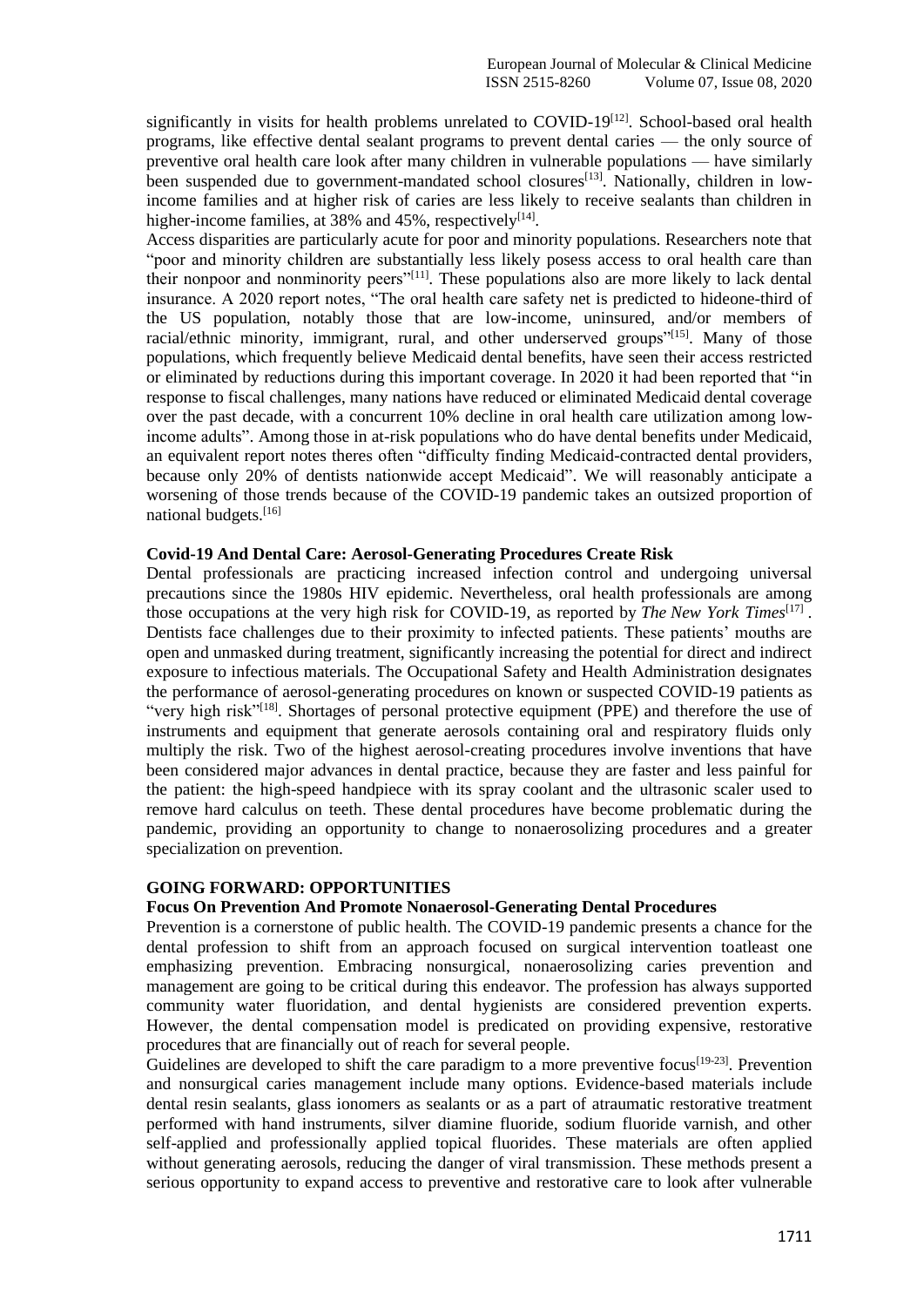populations, particularly when combined with policy changes increasing hygienists' scope of practice, sustainable payment reform, and changes within the education of oral health professionals.

Doctors and patients together have a responsibility to shift toward preventive care, particularly as COVID-19 threatens to extend disparities in oral health care access for the United States' most vulnerable populations. Before the pandemic, Birch et al noted that a review of provider and payer practices made clear that "further work was required on both the dentist and patient side to make sure that the evidence-based prevention was both implemented properly but also reimbursed sufficiently"<sup>[23]</sup>. As health care compensation moves toward value-based care and attention on health outcomes, prevention and maintaining oral health and sound tooth structure will shift reimbursement faraway from the current expensive model of reimbursement for restoration of tooth structure and performance, specially reimbursement policies, which traditionally have incentivized surgical, high-end restorative procedures like crowns and multisurface fillings, must be revisited to prioritize preventive and nonsurgical, nonaerosolizing treatments and make them more financially sustainable.<sup>[24]</sup>

#### **Advance Teledentistry To Address Access Gaps**

The COVID-19 pandemic has thrust alternative modalities like teledentistry to the forefront of policy considerations. Teledentistry supports the delivery of oral health services through electronic communication means, connecting providers and patients without usual time and space constraints. Teledentistry's unique ability to connect disadvantaged, primarily rural communities and therefore the homebound with dental providers makes this method particularly well-suited to deal with the lack of access care during and after the pandemic.

When many dental offices are closed and people are largely staying at home, communication and knowledge via teledentistry can help less burden of the individuals seeking dental care at overwhelmed emergency departments and urgent dental care settings. In addition to usual circumstances, teledentistry can also be used to facilitate access to preventive services and oral health education when members of the dental team can provide such services in community settings, like schools, without onsite dentist supervision.

Before COVID-19, many nations inhibited use of teledentistry through legislative barriers and limited public and personal insurance reimbursement. Compared with dentistry, many medical and behavioral health providers have less restrictive regulations and insurance reimbursement policies concerning telehealth."Telemedicine was largely ready for the influx." Teledentistry, on the other hand, was forced to play catch-up. Emergency reimbursement changes prompted by COVID-19 have brought relief, but post-pandemic, we recommend that legislators, regulatory authorities, and third-party payers consider making permanent the temporary modifications to teledentistry policies to support increased access.

#### **Implications For Public Health Practice: Dental Public Health's Roles**

Oral health disparities and inequities are a part of larger, cultural picture. There has been a tendency to blame the victim. It is perhaps not hyperbole to explain pandemic-related circumstances as creating a "perfect storm" in oral health care. Risk factors are elevated, access for the foremost vulnerable is restricted, safety concerns are heightened, and the economy presents substantial challenges for patients and providers alike. The effects of COVID-19 are particularly acute for vulnerable populations, and the crisis has made evident the challenges and opportunities for oral health care. In such a time, oral health care providers and advocates must clearly communicate the importance of oral health to overall health, indicate the steps being taken to ensure patient and provider safety, and promote prevention and nonaerosolizing procedures. Oral health should be included in policy considerations, continued research, monitoring, surveillance, and other aspects of health. Advocacy is crucial to make permanent the temporary regulatory changes being implemented to address the immediate crisis, ensure access to oral health care, address disparities and inequities, and improve population health.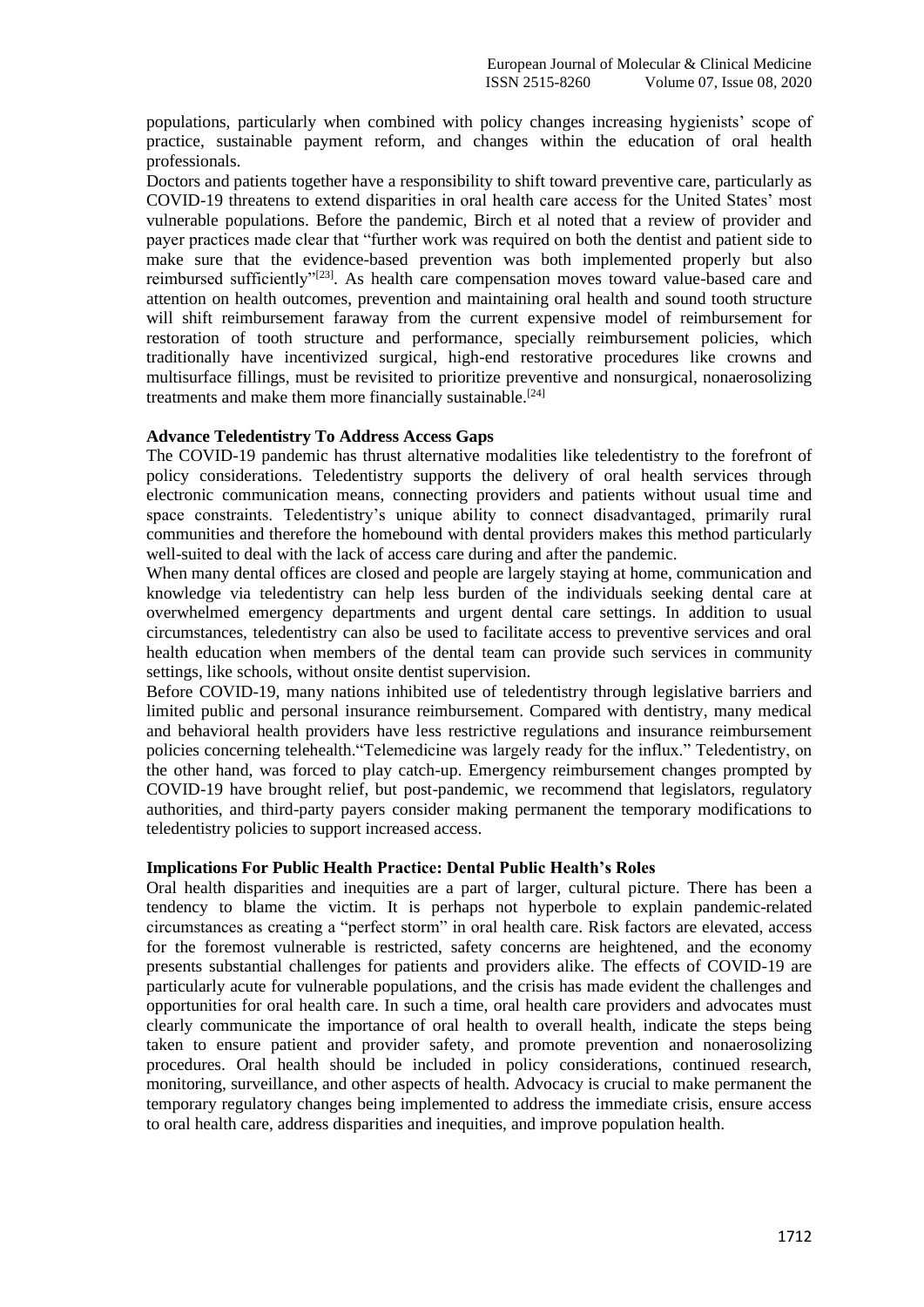### **REFERENCES**

- 1. Bahl P, Doolan C, de Silva C, Chughtai AA, Bourouiba L, MacIntyre CR. Airborne or droplet precautions for health workers treating COVID-19? J Infect Dis 16 april2020;jiaa189.
- 2. Jepsen S, Blanco J, Buchalla W, Carvalho JC, Dietrich T, Dörfer C, et al. Prevention and control of dental caries and periodontal diseases at individual and population level: consensus report of group 3 of joint EFP/ORCA workshop on the boundaries between caries and periodontal diseases. J ClinPeriodontol 2017.
- 3. Kaye EA, Sohn W, Garcia RI. The Healthy Eating Index and coronal dental caries in US adults: National Health and Nutrition Examination Survey 2011–2014. J Am Dent Assoc 2020;151(2):78–86.
- 4. Eke PI, Thornton-Evans GO, Wei L, Borgnakke WS, Dye BA, Genco RJ. Periodontitis in US Adults: National Health and Nutrition Examination Survey 2009–2014. J Am Dent Assoc 2018;149(7):576–588.
- 5. Watt RG, Sheiham A. Integrating the common risk factor approach into a social determinants framework. Community Dent Oral Epidemiol 2012;40(4):289–96.
- 6. Brian Z, Weintraub JA. Oral Health and COVID-19: Increasing the Need for Prevention, Prev Chronic Dis 2020;17:200-266
- 7. Winning L, Linden GJ. Periodontitis and systemic disease: association or causality? Curr Oral Health Rep 2017;4(1):1–7.
- 8. Liu W, Cao Y, Dong L, Zhu Y, Wu Y, Lv Z, et al. Periodontal therapy for primary or secondary prevention of cardiovascular disease in people with periodontitis. Cochrane Database Syst Rev 2019;12(12).
- 9. Pfefferbaum B, North CS. Mental health and the COVID-19 pandemic. N Engl J Med 2020.

10. Kisely S. No mental health without oral health. Can J Psychiatry 2016;61(5):277– 82.

- 11. Bersell CH. Access to oral health care: a national crisis and call to reform. J Dent Hyg 2017;91(1):6–14.
- 12. Wong LE, Hawkins JE, Langness S, Murrell KL, Iris P, Sammann A. Where are all the patients? Addressing COVID-19 fear to encourage sick patients to seek emergency care. N Engl J Med Catalyst 2020.
- 13. Griffin SO, Wei L, Gooch BF, Weno K, Espinoza L. Vital signs: dental sealant use and untreated tooth decay among U.S. school-aged children. MMWR Morb Mortal Wkly Rep 2016;65(41):1141–5.
- 14. Northridge ME, Kumar A, Kaur R. Disparities in access to oral health care. Annu Rev Public Health 2020;41(1):513-35.
- 15. Kohn WG, Collins AS, Cleveland JL, Harte JA, Eklund KJ, Malvitz DM; Centers for Disease Control and Prevention (CDC). Guidelines for infection control in dental health-care settings — 2003. MMWR Recomm Rep 2003;52:1–61.
- 16. Gamio L. The workers who face the greatest coronavirus risk. The New York Times. Mar 15, 2020.
- 17. Harrel SK, Molinari J. Aerosols and splatter in dentistry: a brief review of the literature and infection control implications. J Am Dent Assoc 2004;135(4):429–37.
- 18. Ge ZY, Yang LM, Xia JJ, Fu XH, Zhang YZ. Possible aerosol transmission of COVID-19 and special precautions in dentistry. J Zhejiang UnivSci B 2020;21(5):361–8
- 19. Slayton RL, Urquhart O, Araujo MWB, Fontana M, Guzmán-Armstrong S, Nascimento MM, et al. Evidence-based clinical practice guideline on nonrestorative treatments for carious lesions: a report from the American Dental Association. J Am Dent Assoc 2018;149(10):837–849.
- 20. Urquhart O, Tampi MP, Pilcher L, Slayton RL, Araujo MWB, Fontana M, et al. Nonrestorative treatments for caries: systematic review and network meta-analysis. J Dent Res 2019;98(1):14– 26.